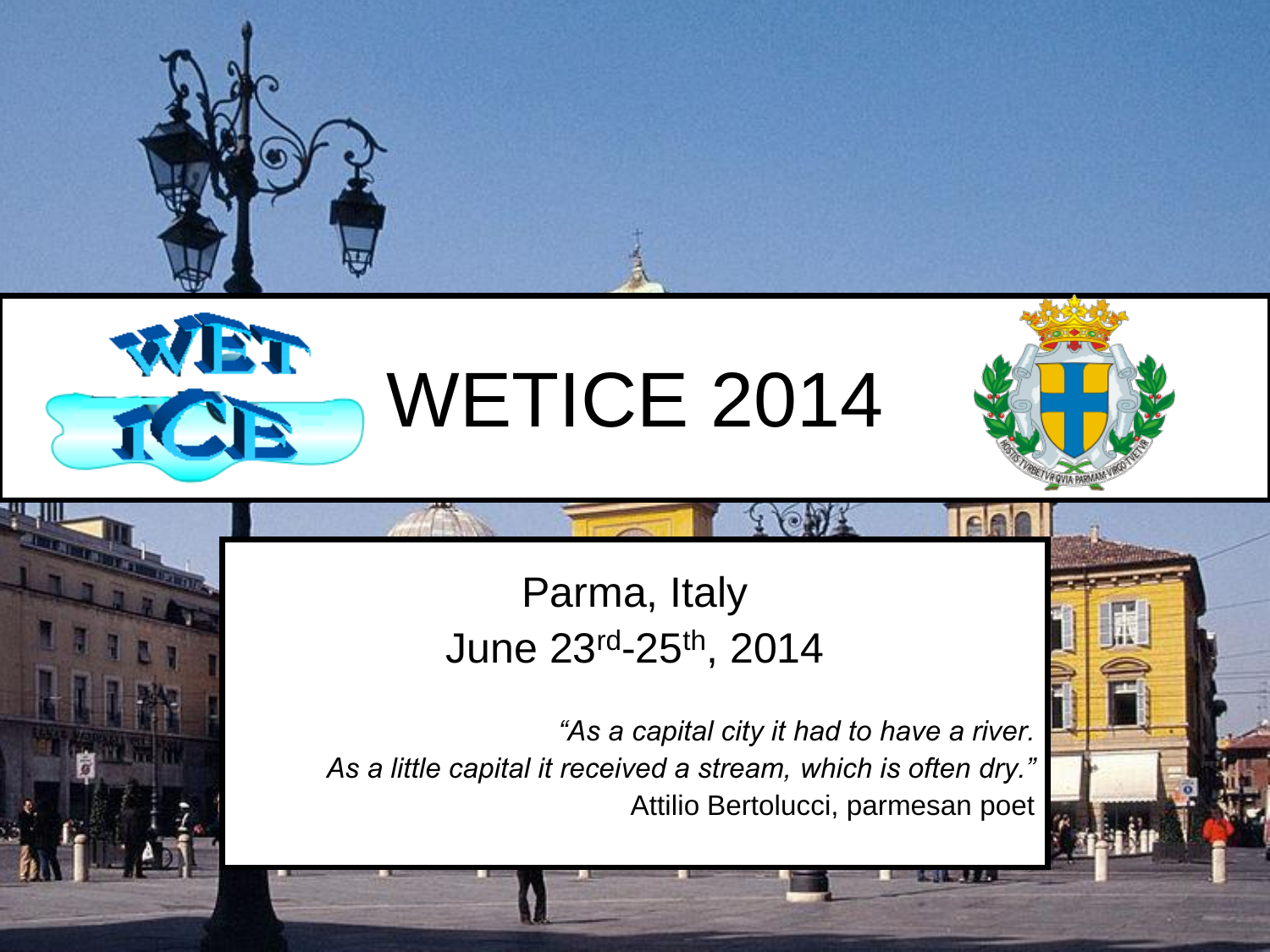### Parma

- City in the Italian region of *Emilia-Romagna*
	- In the northern part of Italy
	- Close to Milano, Modena and Bologna
- It was already a built-up and developed area in the Bronze Age (1500BC–800BC)
	- Hosted the first *necropolises*.
- In 2007, there were nearly *180,000* people living in Parma.

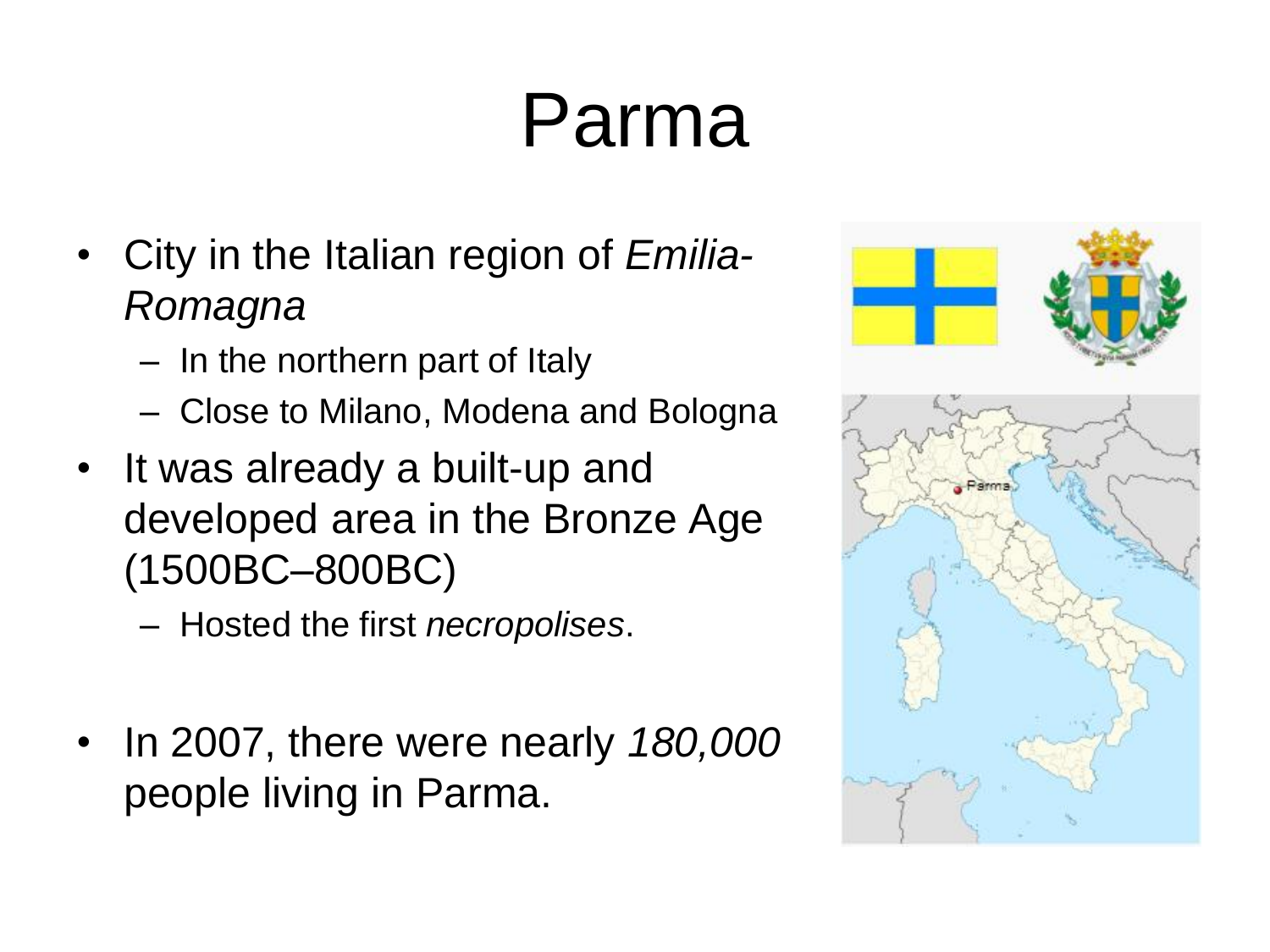### Parma, Art and Culture

- A city of art and cultural tourism.
	- Known for its monuments, castles, art, and opera.
- In the center of the city
	- $-$  The cathedral has a 12<sup>th</sup> century sculpture by *Benedetto Antelami* and a 16<sup>th</sup> century fresco masterpiece by *Antonio da Correggio*.
	- The *Baptistery*, adjacent to the cathedral was begun in 1196 by *Benedetto Antelami*.
	- The *Palazzo della Pilotta* (1583) houses the *Palatine Library*, the *National Gallery*, and the *Archaeological Museum*.
	- The *Ducal Palace*, built from 1561, includes the *Palazzo Eucherio Sanvitale*, with famous fresco by *Parmigianino*.
	- The *Ducal Park* that encloses the Ducal Palace was turned into a French-style garden in 1749 and today it is a energetic part of the city.

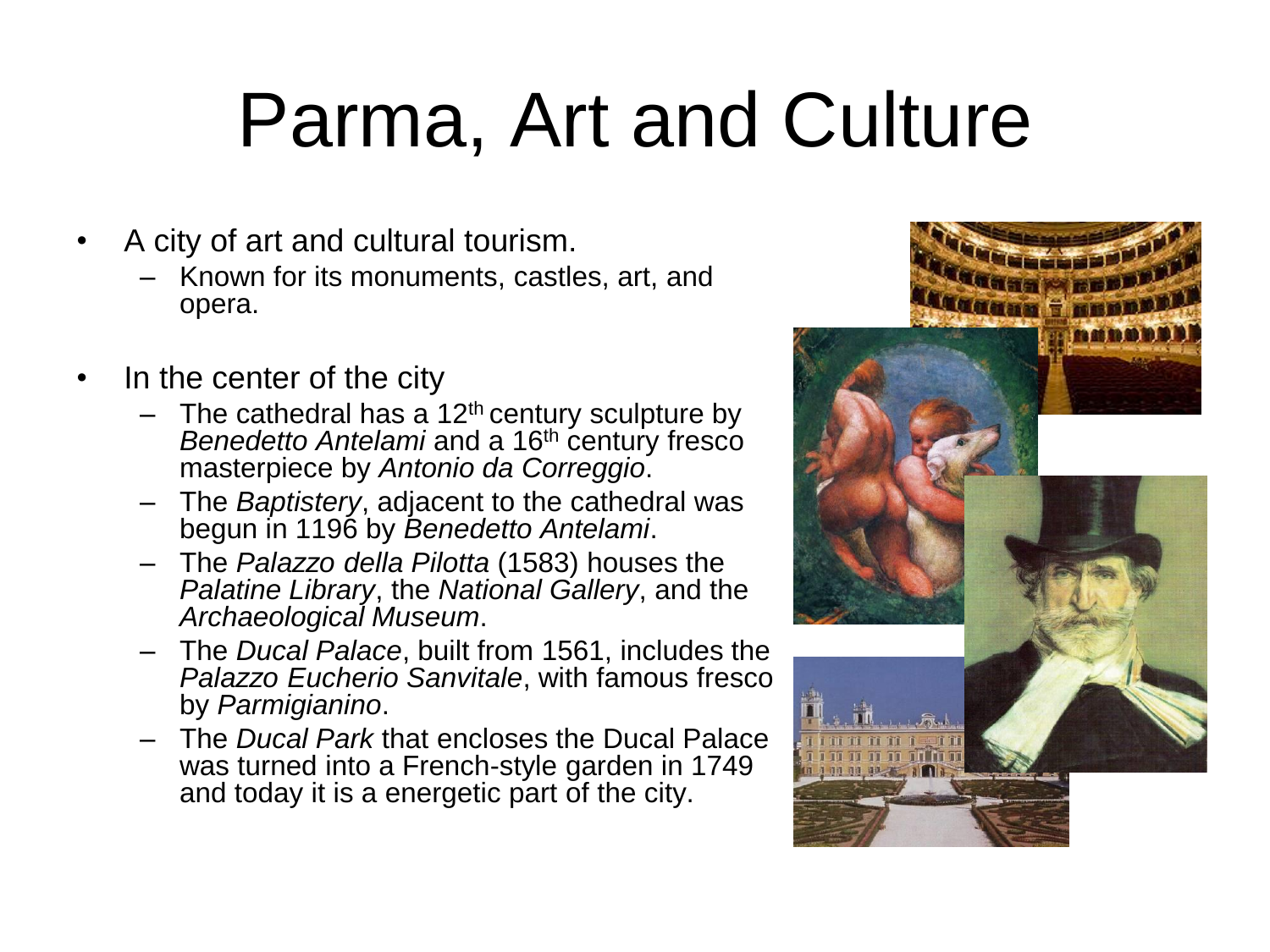## Parma (AKA *The Food Valley*)



- Parma is worldwide famous for its food and rich gastronomical tradition including *Parmigiano cheese* and *Parma ham*.
- In 2004 Parma was appointed the seat of the *European Food Safety Authority*.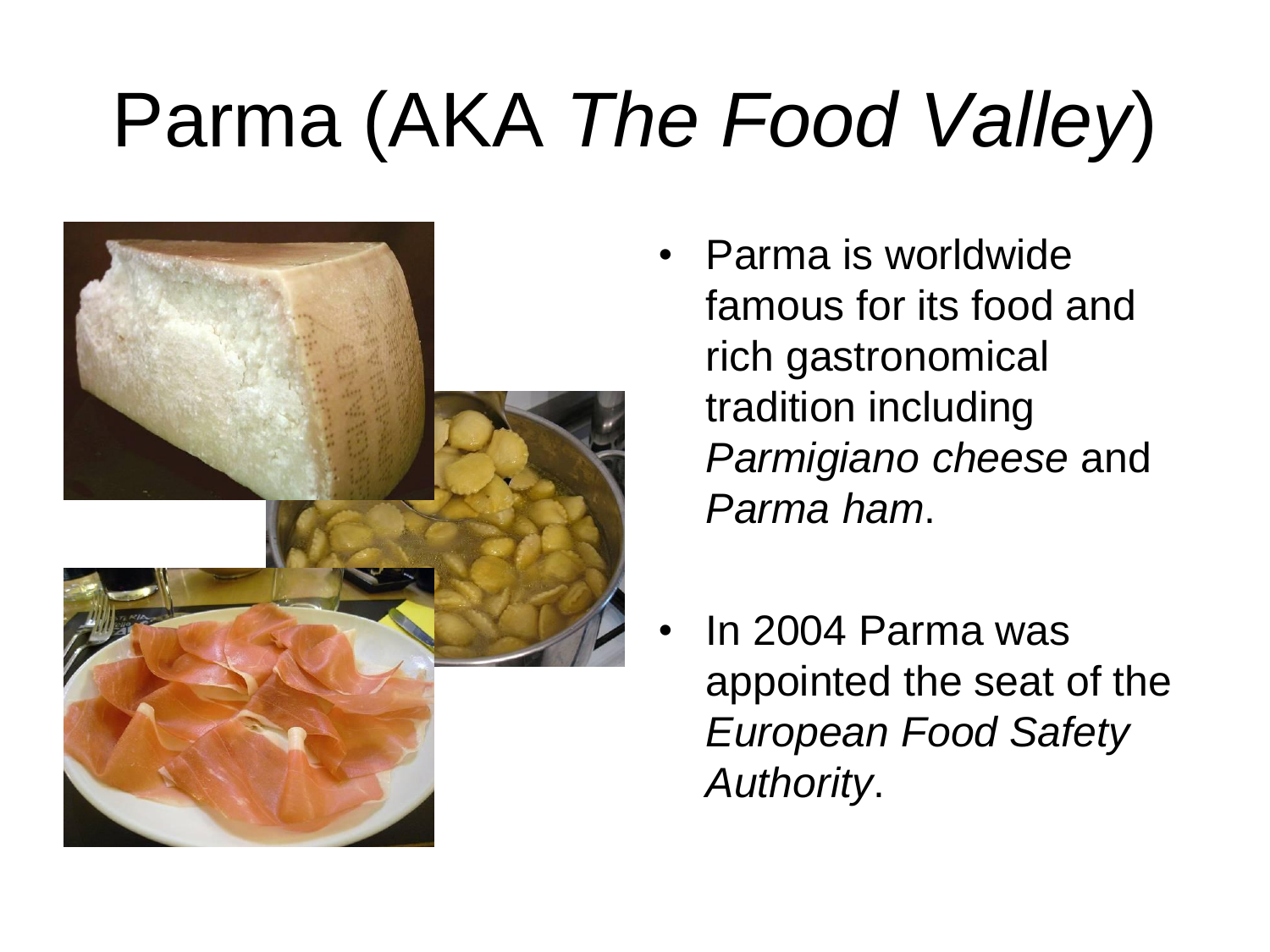## Reaching Parma

- Parma has a small airport with frequent flies to London Stansted and major Italian cities
- Parma is 1 hour train from Bologna and from  $1\frac{1}{2}$ hour from Milano
	- Both cities have international hub airports
	- Bologna airport (BLQ) is surely preferable
- The train station is located right in the city center
	- Walkable and safe area
	- With a good choice of accommodations and amusements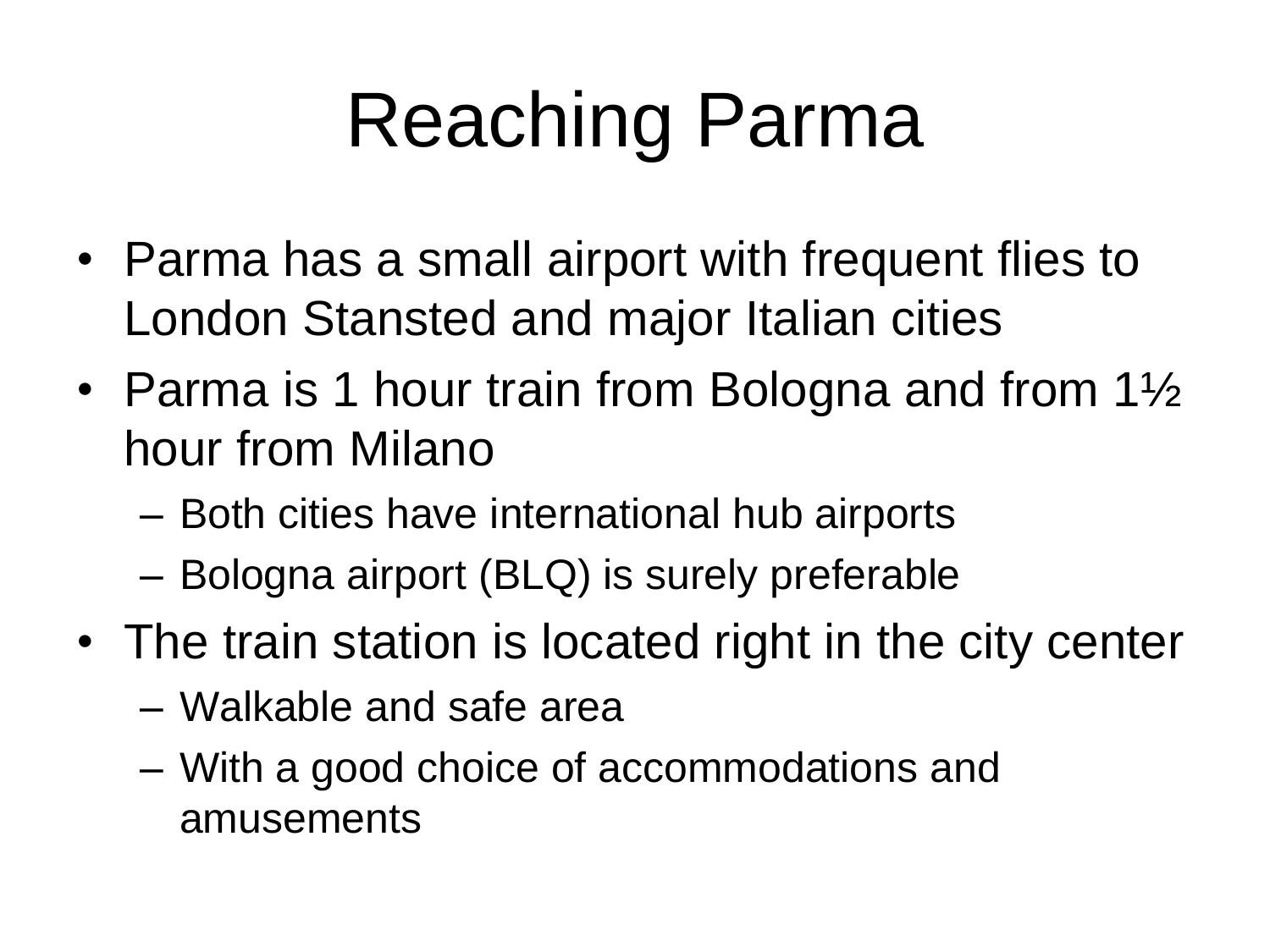# The University of Parma

- The school was founded in 1117 as a center for study of *general liberal arts*.
- Today, the University counts 18 Departments and more than 25,000 students.
- The *Department of Mathematics and Informatics* is at the center of the university science park.



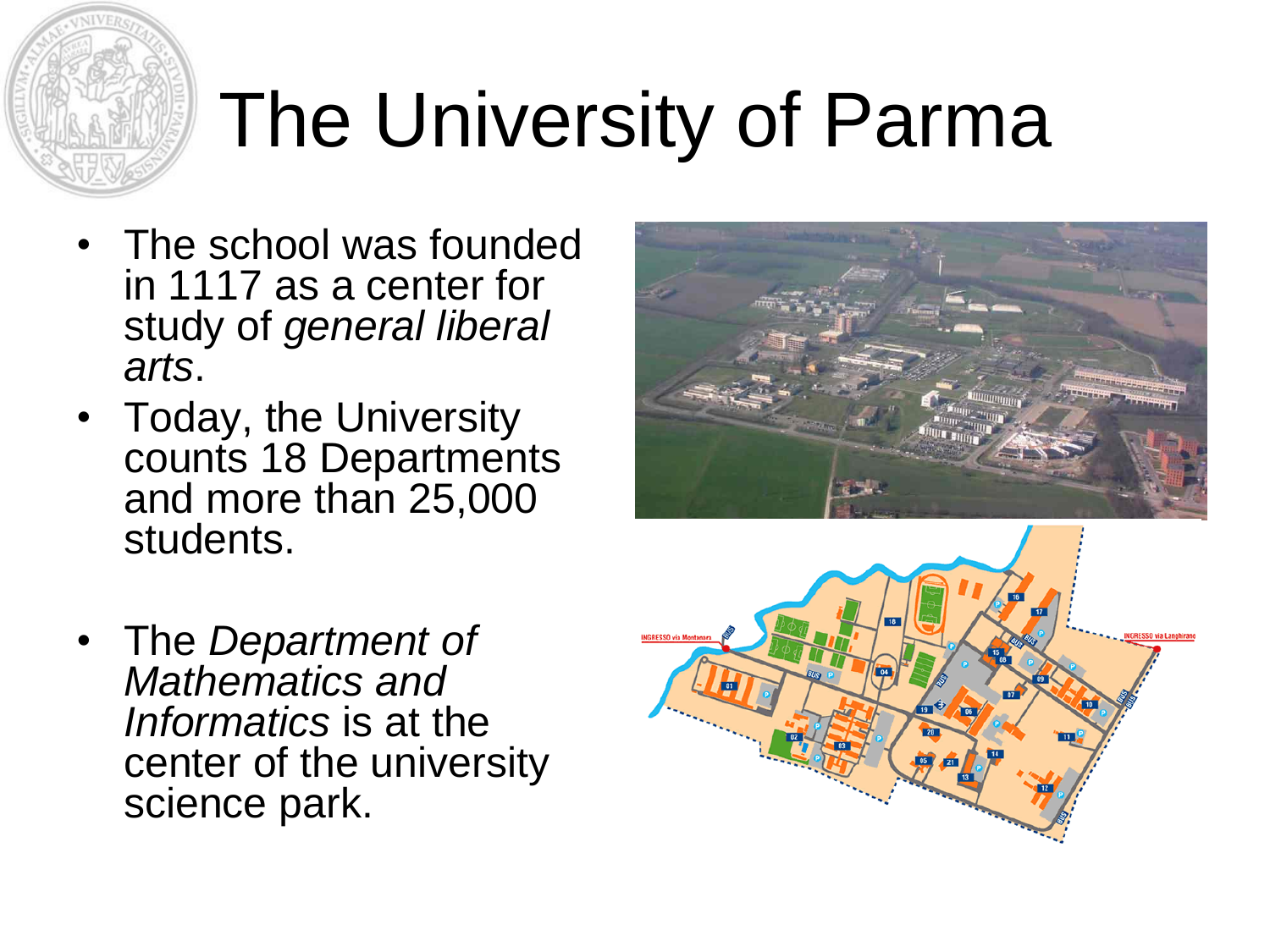## WETICE 2014 Venue

- WETICE will be organized at the center of the university science park, in a large conference building
	- Comfortable spaces with conference services
	- Very close cafeterias and refectories
	- In a walkable, green area with sport facilities
- The science park is easily reachable from the city center using frequent public transport